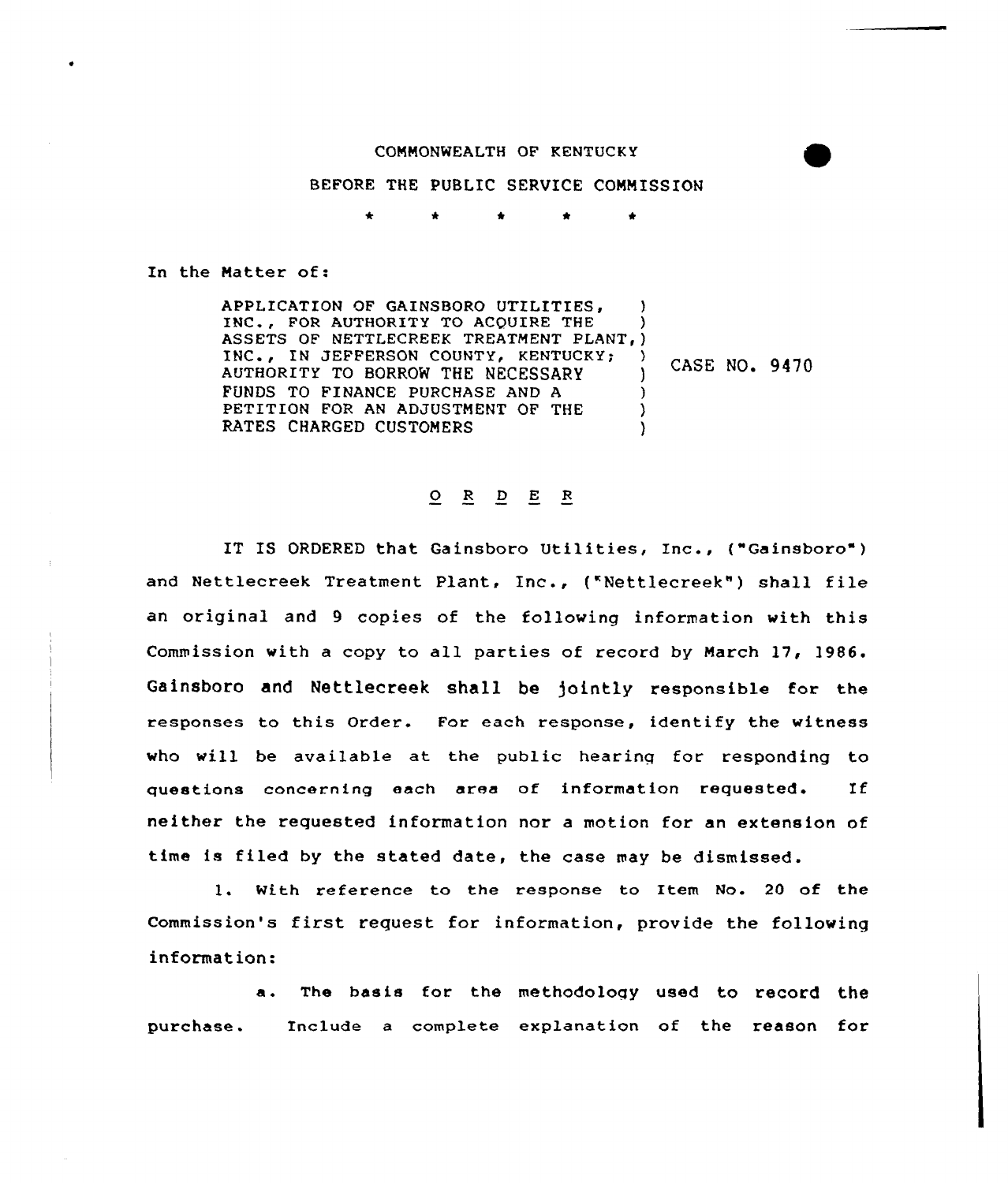recording the purchase in this manner and cite the sections of the Uniform System of Accounts authorizing such treatment.

b. Provide a complete explanation and/or calculation clarifying how the amounts recorded in each account were derived.

c. As previously requested, provide an ending balance sheet for the seller, Nett1ecreek.

2. With reference to the response to Item Nos. 27 and 28 of the Commission's first information request, and Exhibits <sup>A</sup> and <sup>D</sup> of the application, provide the following information:

a. <sup>A</sup> complete accounting of the difference between the \$ 143,000 borrowed to finance the purchase of the utility and the \$ 86,012 purchase price. The accounting should include to whom the payments were made, the amount, the purpose, and the date. Circumstances regarding the creation of the liability should be thoroughly explained.

b. How the outstanding liabilities were treated and considered in negotiatinq the purchase price.

3. With reference to the response to Item No. <sup>8</sup> of the Commission's first information request, the invoices provided in support of the reported \$6,422 test-year maintenance of treatment and disposal plant charges total only \$5,940. Provide a reconciliation between the reported amount and the amount supported by the provided invoices. Also, provide the additional invoices to support the difference.

4. With reference to the response to Item No. <sup>7</sup> of the Commission's first information request, provide the calculation

 $-2-$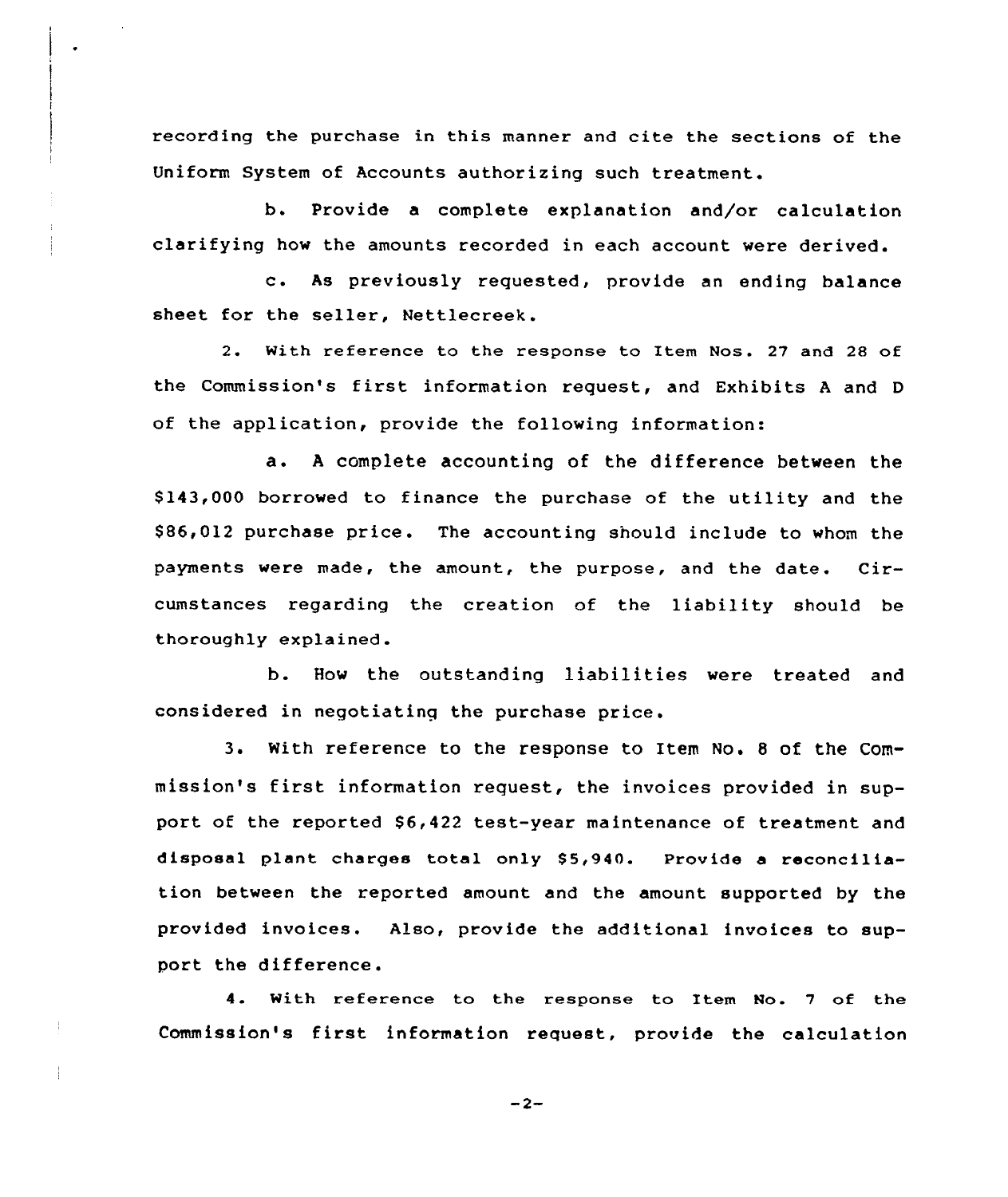showing the derivation of the \$170,657 recorded as "the difference between the purchase price and book value."

5. With reference to the response to Item No. 11 of the Commission's first information request, the "new addition" referred to therein, provide the following information:

a. <sup>A</sup> complete description of the additions and the cost.

b. The date(s) the new additions were placed in service.

c. In consideration that at present only <sup>58</sup> percent of the plant capacity is utilized {141 customers/240 customers capacity [1984 Annual Report, p. 11.]) Why were the new additions considered necessary?

d. State the system capacity prior to and after the placing in service of the new additions.

e. Have these new additions been used for the purpose of providing service to customers?

6. With reference to the response to Item No. <sup>5</sup> of the Intervenor's first data request, provide the following information:

a. State the reasons that these accounts payable were not timely paid.

b. State the services to which the past-due accounts, which resulted in  $$1,883$  in late payment charges, relate and provide the supporting invoices.

 $-3-$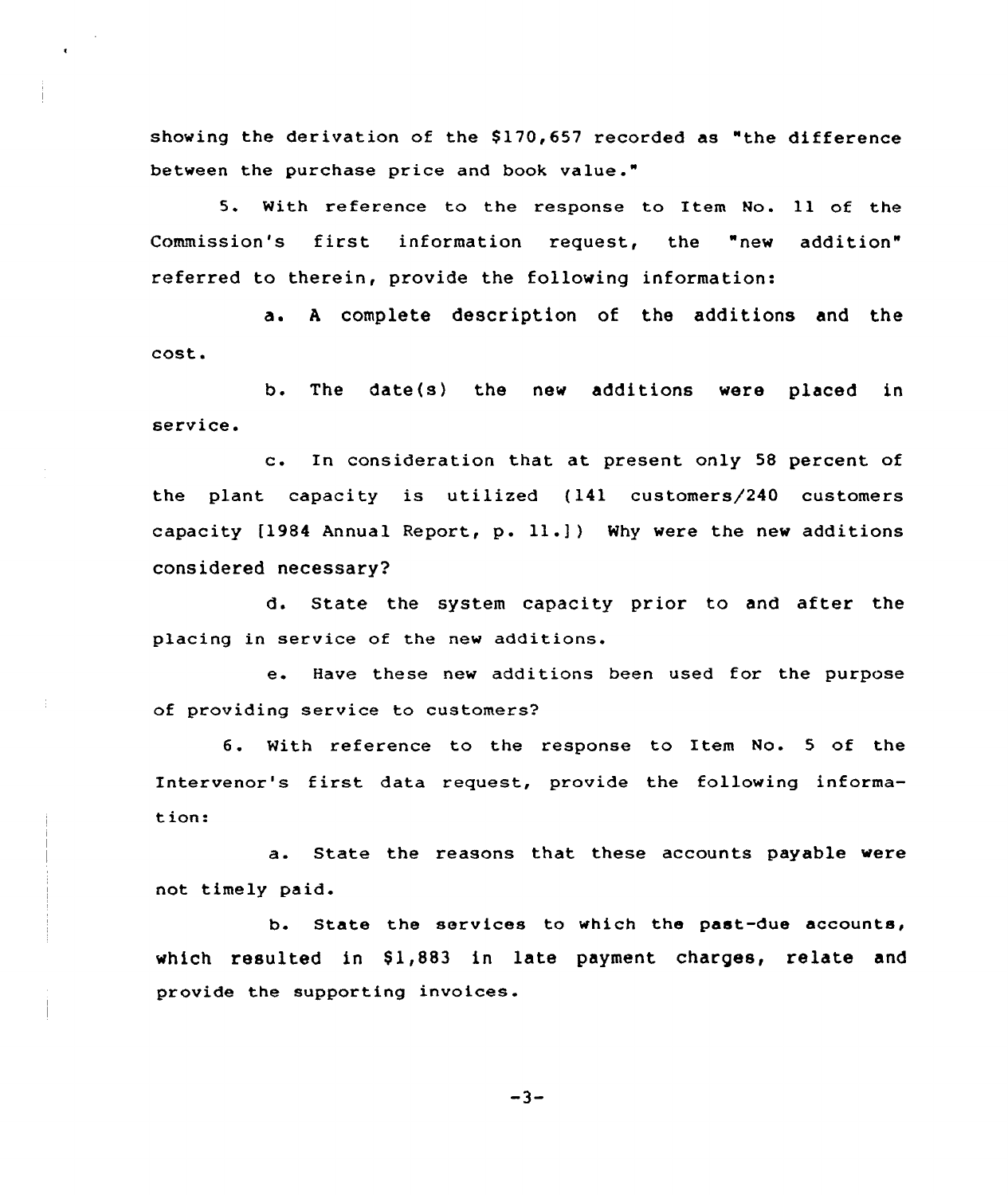c. State why Andriot-Davidson Service Company, Inc., charges <sup>a</sup> 1.5 percent per month late payment charge to an associated company.

d. State Gainsboro's policy regarding its order of preference in timely paying its vendors when there is <sup>a</sup> shortage of funds for this purpose.

e. State Gainsboro's plans regarding the payment of this past due account.

f. Explain the circumstances which resulted in the \$ <sup>148</sup> telephone bill payment and provide <sup>a</sup> copy of the telephone bill.

7. With reference to the two previous cases involving this sewer utility, Case Nos. 6968 and 8126, the Commission's finding in both of these cases was that there is contributions in aid of construction associated with the sewer plant. In that regard provide the following information:

a. Explain why Gainsboro did not record an amount of contributions when recording the purchase.

b. Inasmuch as the previous owner imputed a contribution factor of 1/204 of the cost of the sewer plant as part of the cost of each lot, explain why this procedure should not continue under the subsequent owner and reconcile the above practice of the previous owner with the terms of the purchase agreement.

c. As Gainsboro has not proposed an adjustment in this regard, explain why an adjustment should not be made to reflect the exclusion of depreciation expense associated with contributions in aid of construction.

 $-4-$